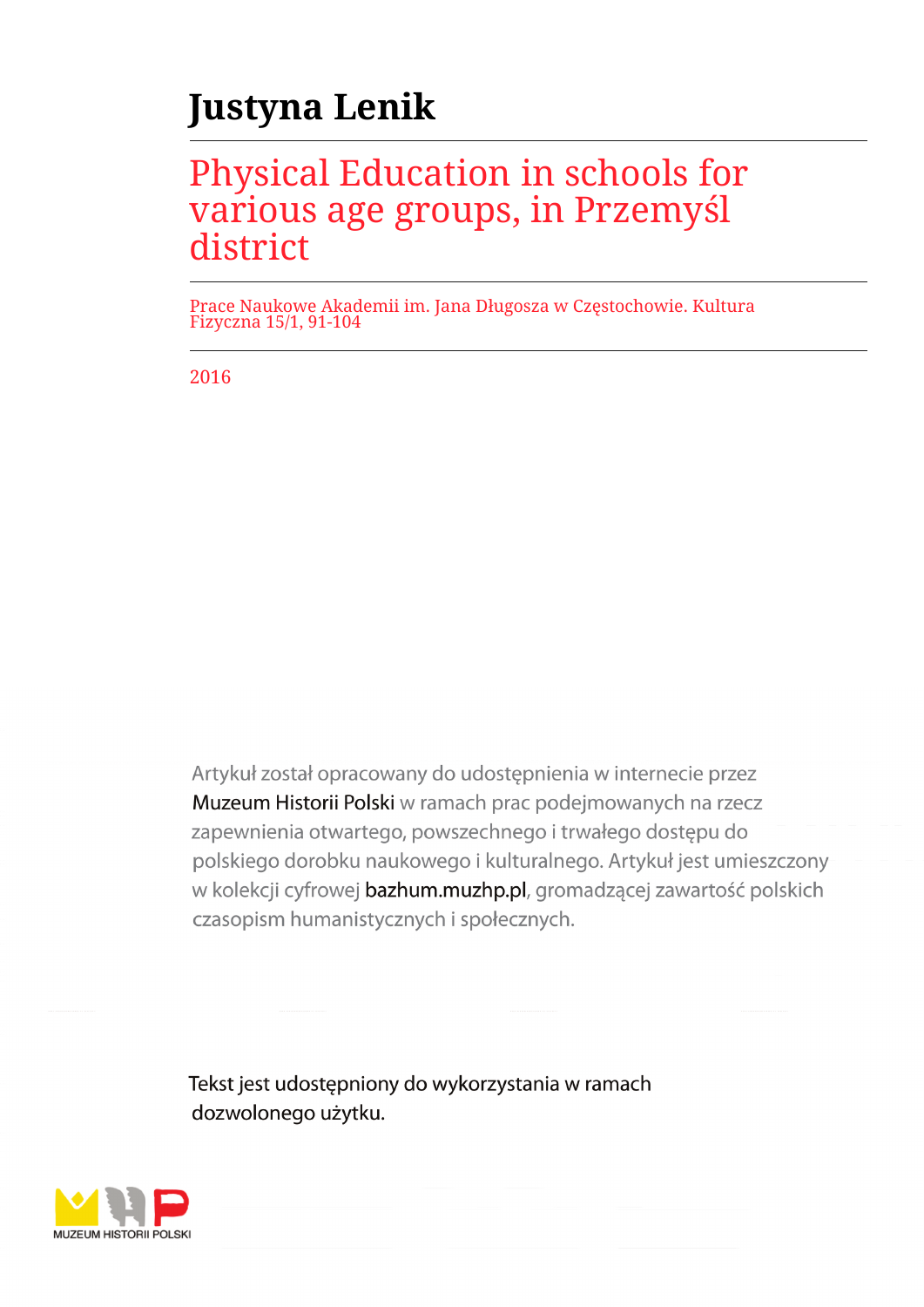PRACE NAUKOWE Akademii im. Jana Długosza w Częstochowie Kultura Fizyczna 2016, t. XV, nr 1, s. 91–103

http://dx.doi.org/10.16926/kf.2016.15.06

Justyna LENIK\*

## **Physical Education in schools for various age groups, in Przemyśl district**

#### **Abstract**

The objective of the study was to assess the status of physical education at different levels of school education in rural and urban areas of Przemyśl County. The study included physical education teachers working in primary, middle and high schools. The analysis showed that most of the schools in the city have better conditions for the implementation of obligatory physical education classes. In addition, most teachers complain about conditions in schools. According to physical education teachers, combined classes, lack of equipment and appropriate sports base are the most common causes of making it impossible for them to accomplish the program of physical education in schools in the Przemyśl County.

**Key words**: Przemyśl County, primary schools, middle schools , high schools, estimate of lesson, physical education teachers

### **Introduction**

Physical education is one of the most specialized forms of participation in physical culture. It involves children and young people at a pre-employment stage. It is an integral component of the education system and the foundation of physical culture<sup>1</sup>. It plays an important role in shaping the personality of a young person<sup>2</sup>. It influences health, fitness level, resilience, endurance and physique<sup>3</sup>.

<sup>\*</sup> Faculty of Physical Education, University of Rzeszow, Rzeszow, Poland, e-mail: ju\_lenik@ur.edu.pl.

<sup>1</sup> H. Grabowski, *Teoria wychowania fizycznego*, Kraków 1994, pp. 55–58.; J. Śniadecki*, O fizycznym wychowaniu dzieci*, AWF Kraków 1990.

<sup>&</sup>lt;sup>2</sup> H. Grabowski, *Co ma wspólnego edukacja fizyczna z edukacją*, "Kultura Fizyczna" 2000, No 1–2, pp. 5–8.

<sup>3</sup> H. Grabowski, *Wychowanie fizyczne wobec wyzwań współczesności,* "Kultura Fizyczna" 2001, No 11–12, pp. 4–7.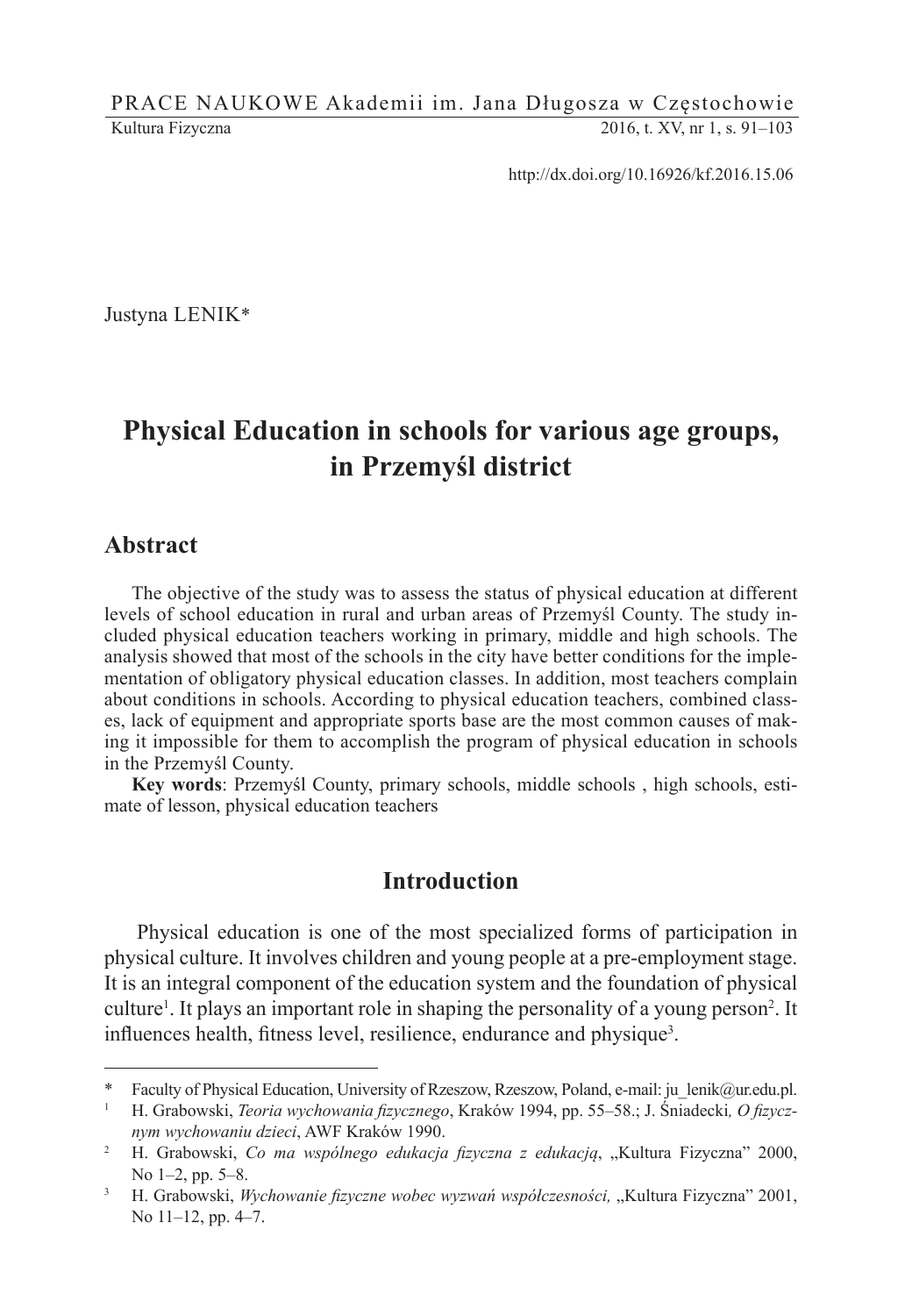In the process of physical education one should develop not only the body, but also pay attention to the intellectual, moral, and aesthetic side of human personality<sup>4</sup> . From the pedagogical point of view, it is a way of passing on patterns of values and behaviours related to the body in order to prepare young people to participate in physical culture after completing their education<sup>5</sup>. As it was rightly pointed out by Pańczyk, it is the process of the emotional and practical development of a physically active lifestyle, based on the awareness of, and implementation of development and health related human needs by means of physical culture<sup>6</sup>.

A young person is exposed to many negative experiences that come with modern civilization. This negativity needs to be counteracted by appropriate pro-health behaviour. The development of such behaviour is the responsibility of physical education at school. Providing students with proper habits and pro-health behaviours will to affect their future lives. According to Kosiewicz health is closely related to fundamentals of the general theory of physical education and one of the forms of participation in physical culture is physical education, so school becomes particularly important<sup>7</sup>.

Because a reduction in the levels of physical fitness in children and young people has been observed in recent years<sup>8</sup>, the role of physical education teachers in tackling health issues has become decisive. Schools should counteract this unwelcome development through proper understanding and application of the objectives of physical education. The extent to which students are prepared to take part in physical culture will depend on the physical education teacher. The level of school physical education and the physical activity of children and adolescents depends on the state of the school sports facilities infrastructure, the education and approach of teachers<sup>9</sup> and local and regional traditions in playing certain sports<sup>10</sup>. Progress will be more effective if different opportu-

H. Grabowski, *Bariery kultury fizycznej*, "Kultura Fizyczna" 2000, No 7-8, pp. 1-2.; idem, Teo*ria fizycznej edukacji*, WSiP Warszawa 1997.; E. Piasecki, *Cele wychowania fizycznego*, AWF Kraków 2000, pp. 5–20.; B. Karolczak-Biernacka, *Wychowanie fizyczne i sport jako czynnik*  systemu edukacji, "Kultura Fizyczna" 2000, No 7–8, pp. 8–12.

<sup>5</sup> M. Demel, *Szkice krytyczne o kulturze fizycznej*, Kraków 1998, Edition II, pp.21–26.; H. Grabowski, *O wychowaniu fizycznym poważnie*, "Kultura Fizyczna" 2003, No 11–12, pp. 1–4.

<sup>6</sup> W. Pańczyk, K. Warchoł, *W kręgu teorii, metodyki i praktyki współczesnego wychowania fizycznego*, Rzeszów 2008,p. 61.

<sup>7</sup> J. Kosiewicz, *Kultura fizyczna i sport w perspektywie filozofii*, Warszawa 2000.

<sup>8</sup> S. Cieszkowski, *Socjologiczno-pedagogiczne podstawy kierowania rozwojem somatycznym i motorycznym dzieci w wieku 7–15 lat z regionu południowo-wschodniej Polski,* Rzeszów 2001, pp. 335–348.

<sup>&</sup>lt;sup>9</sup> J. Bielski, *Od czego zależy skuteczność wychowania fizycznego*, "Kultura Fizyczna" 2004, No 11–12. pp. 21–24.; M. Gębora, *Sylwetka nauczyciela w trzech wersjach teorii wychowania fizycznego*, "Kultura Fizyczna" 2003, No 1-2, pp. 26-28.

<sup>10</sup> A. Nowakowski, *Wychowanie fizyczne i sport w szkołach ponadgimnazjalnych powiatu wadowickiego*, [in:] *Wychowanie fizyczne w szkole w okresie reformy programowej systemu edukacji,* ed. by K. Warchoł, Krosno 2011, pp. 41–57.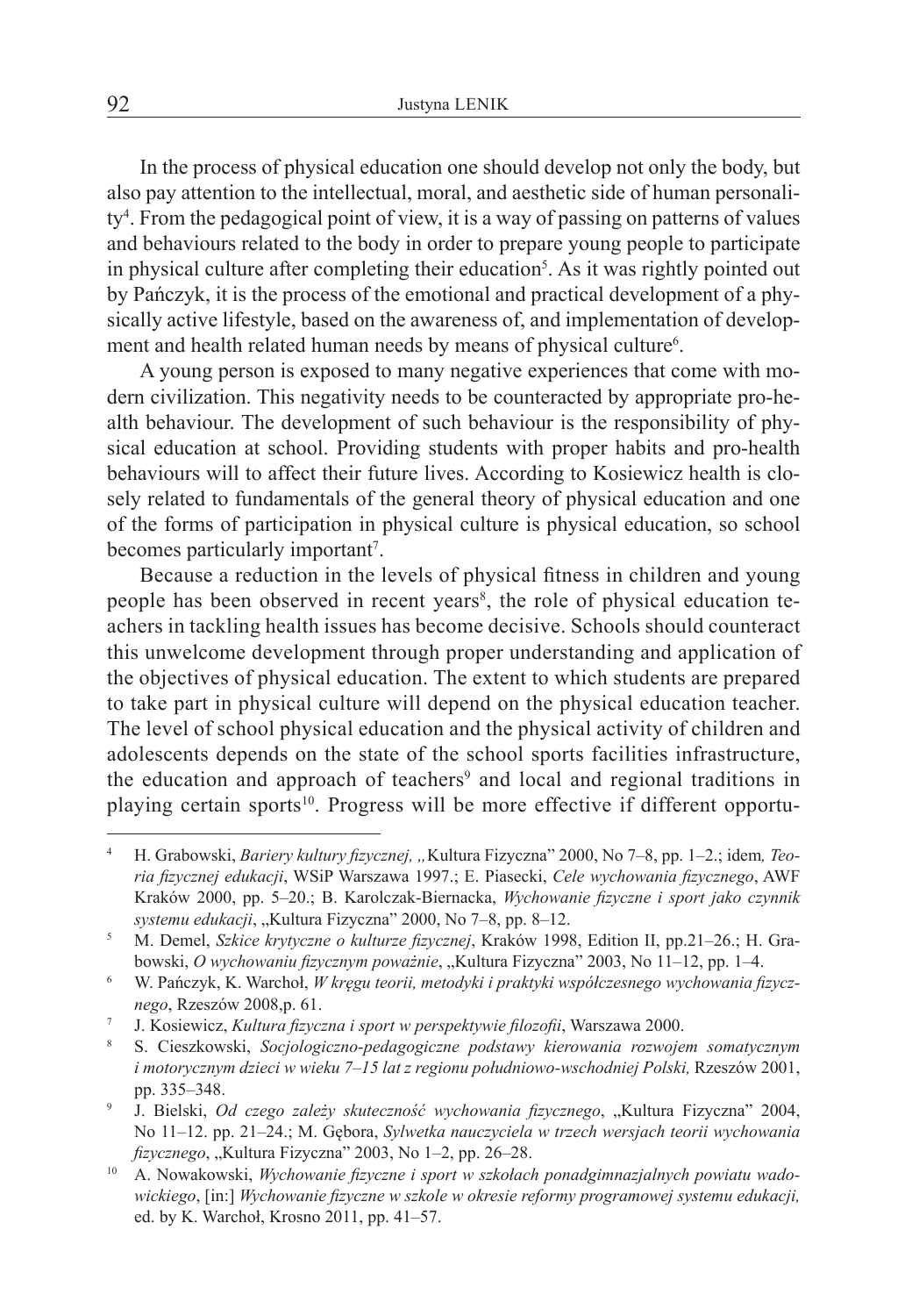nities are created for young people who address their own particular needs and interests<sup>11</sup>. Physical education must get engaged actively and creatively in the process of upbringing<sup>12</sup>. Unfortunately, there is considerable concern about the conditions in schools that prevent implementation of physical education programmes.

The main objective of this paper is an attempt to assess and compare the condition of physical education in urban and rural schools in Przemyśl County.

The study poses the following research questions:

- 1) What is the content of the programmes which are implemented by physical education teachers in rural and urban schools in Przemyśl County?
- 2) What obstacles prevent implementation of the programmes of physical education in rural and urban schools?
- 3) What are the conditions of the bases/facilities at schools in Przemyśl County to implement the programme of physical education?

## **Material and methods**

The study was conducted among 156 physical education teachers working in rural and urban schools in Przemyśl County between February 2014 and October 2014. 51.2% of the surveyed teachers work in primary schools, 28.8% in middle schools and 19.8% in secondary schools. The study included schools of different sizes: up to  $100$ ,  $100 - 300$ , and over 300 students. The analysis of the results shows that there are more schools (39.3%) in the city with more than 300 students than in the rural areas of Przemyśl County (1.2%). In addition, most of the small schools (under 100 students) are located in rural areas (23.8%).

Most of the teachers surveyed are men, who make up 67.9% of all employees, of whom 36.5% work in rural schools, and 31.4% in the city. 15.3% of women are employed in rural schools in Przemyśl County, and 16.6% in the city. In urban areas, every third teacher is a graduate of a Physical Education Academy, and in rural schools 17.9% are graduates of PEAs.

A questionnaire was used in the study. The statistical analysis was carried out using Statistica 9. The results were presented as numbers and fraction rates. The statistical significance of differences was calculated with the use of the chi-square test.

<sup>11</sup> A. Dąbrowski, *Pozaszkolna kultura fizyczna młodzieży – rzeczywistość a potrzeby i oczekiwania*, Warszawa 1997, pp. 30–36.

<sup>&</sup>lt;sup>12</sup> K. Zuchora, *Wychowanie fizyczne: bliżej dziecka – bliżej zdrowia*, "Kultura Fizyczna" 2001, No 11–12, pp. 19–20.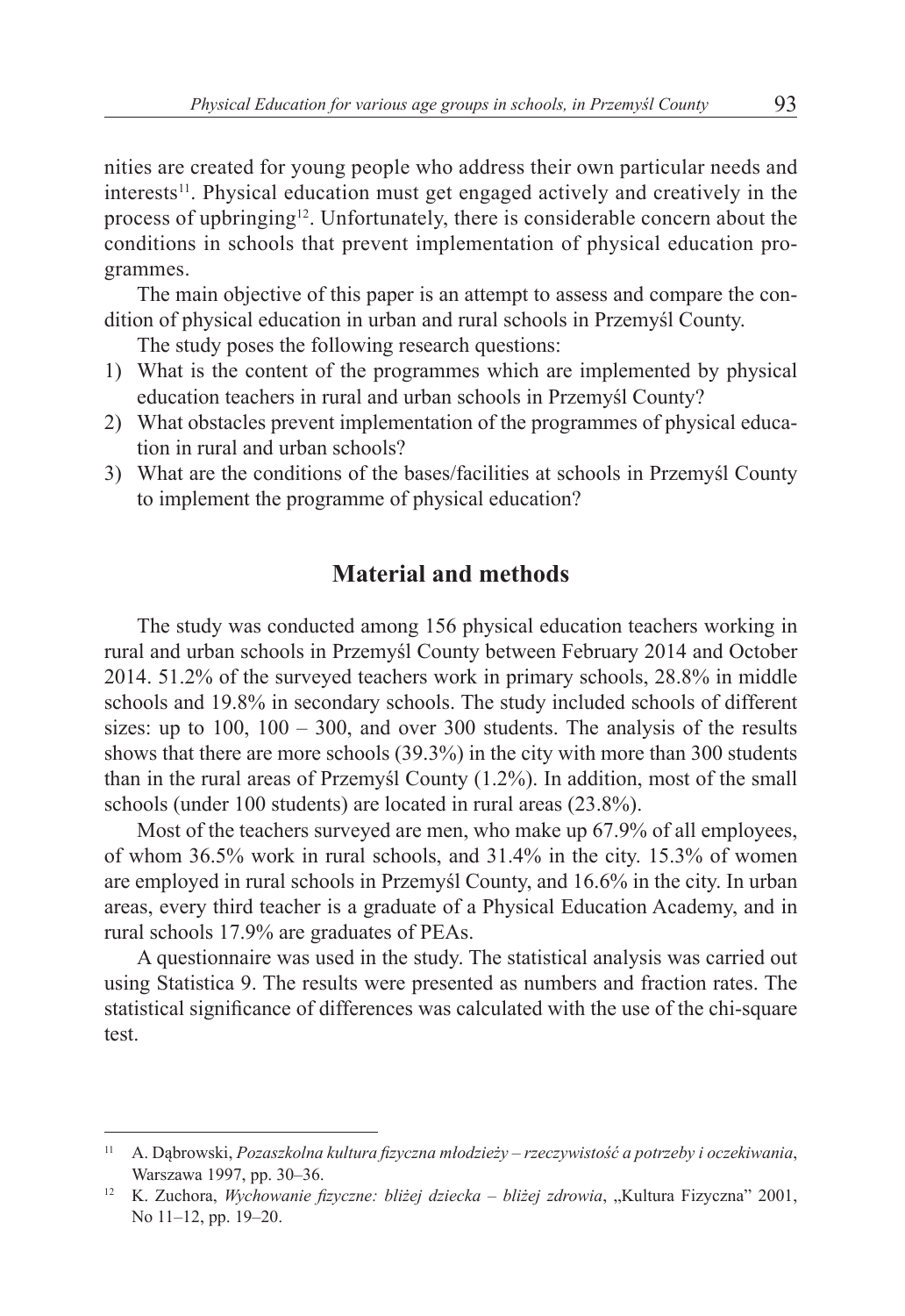## **Results**

| Question                                                                                                              | Type of place       |                |                          |  |
|-----------------------------------------------------------------------------------------------------------------------|---------------------|----------------|--------------------------|--|
|                                                                                                                       | urban area/<br>city | rural area     | Total                    |  |
| $\mathbf{1}$                                                                                                          | $\overline{2}$      | 3              | $\overline{\mathcal{L}}$ |  |
| 1. Are there 4 hours of physical education classes in your school?                                                    |                     |                |                          |  |
|                                                                                                                       | 48                  | 65             | 113                      |  |
| Yes, in all forms                                                                                                     | 30.77%              | 41.67%         | 72.44%                   |  |
| N <sub>0</sub>                                                                                                        | 26                  | $\overline{2}$ | 28                       |  |
|                                                                                                                       | 16.67%              | 1.28%          | 17.95%                   |  |
|                                                                                                                       | 9                   | 6              | 15                       |  |
| Yes, only in some forms                                                                                               | 5.77%               | 3.85%          | 9.62%                    |  |
|                                                                                                                       | 83                  | 73             | 156                      |  |
| Total                                                                                                                 | 53.21%              | 46.79%         | 100%                     |  |
| 2. Are you in favour of the opinion that PE in the lowest classes should be carried<br>out by a professional teacher? |                     |                |                          |  |
|                                                                                                                       | 73                  | 66             | 139                      |  |
| Definitely yes                                                                                                        | 46.79%              | 42.31%         | 89.10%                   |  |
|                                                                                                                       | 9                   | 6              | 15                       |  |
| Rather yes                                                                                                            | 5.77%               | 3.85%          | 9.62%                    |  |
| N <sub>o</sub>                                                                                                        | 1                   | 1              | $\overline{2}$           |  |
|                                                                                                                       | 0.64%               | 0.64%          | 1.28%                    |  |
|                                                                                                                       | 83                  | 73             | 156                      |  |
| Total                                                                                                                 | 53.21%              | 46.79%         | 100%                     |  |
| 3. Are there any extracurricular sport activities conducted at your school/                                           |                     |                |                          |  |
| Yes                                                                                                                   | 81                  | 53             | 134                      |  |
|                                                                                                                       | 51.92%              | 33.97          | 85.90%                   |  |
| N <sub>o</sub>                                                                                                        | $\overline{2}$      | 20             | 22                       |  |
|                                                                                                                       | 1.28%               | 12.82%         | 14.10%                   |  |
|                                                                                                                       | 83                  | 73             | 156                      |  |
| Total                                                                                                                 | 53.21%              | 46.79%         | 100%                     |  |

Tab. 1 Distribution of answers to the questions in the survey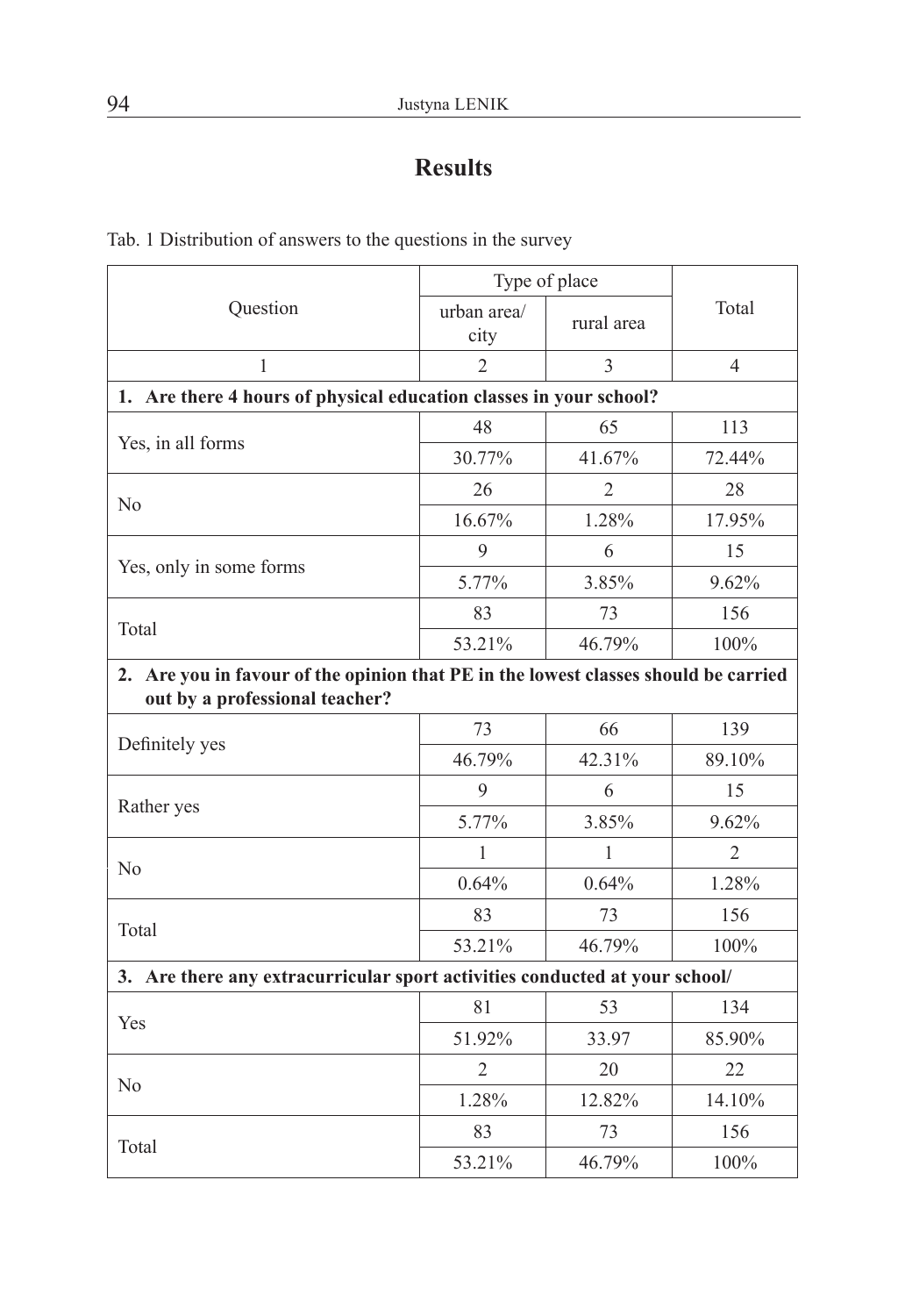| 1                                                                                                                                                           | $\overline{2}$                                                                   | 3                | 4              |  |  |
|-------------------------------------------------------------------------------------------------------------------------------------------------------------|----------------------------------------------------------------------------------|------------------|----------------|--|--|
| 4. Are the problems associated with the implementation of the PE programme<br>an important element of the discussions at e.g. pedagogical council meetings? |                                                                                  |                  |                |  |  |
| Yes                                                                                                                                                         | 20                                                                               | 33               | 53             |  |  |
|                                                                                                                                                             | 12.82%                                                                           | 21.15%           | 33.97%         |  |  |
|                                                                                                                                                             | 63                                                                               | 40               | 103            |  |  |
| N <sub>0</sub>                                                                                                                                              | 40.38%                                                                           | 25.64%           | 66.03%         |  |  |
|                                                                                                                                                             | 83                                                                               | 73               | 156            |  |  |
| Total                                                                                                                                                       | 53.21%                                                                           | 46.79%           | 100%           |  |  |
| introduced?                                                                                                                                                 | 5. Do you think there should be objective and standardized tests of motor skills |                  |                |  |  |
| Yes                                                                                                                                                         | 31                                                                               | 52               | 83             |  |  |
|                                                                                                                                                             | 19.87%                                                                           | 33.33%           | 53.21%         |  |  |
|                                                                                                                                                             | 27                                                                               | 10               | 37             |  |  |
| Rather yes                                                                                                                                                  | 17.31%                                                                           | 6.41%            | 23.72%         |  |  |
| N <sub>0</sub>                                                                                                                                              | 11                                                                               | 7                | 18             |  |  |
|                                                                                                                                                             | 7.05%                                                                            | 4.49%            | 11.54%         |  |  |
| Rather no                                                                                                                                                   | 14                                                                               | 4                | 18             |  |  |
|                                                                                                                                                             | 8.97%                                                                            | 2.56%            | 11.54%         |  |  |
| Total                                                                                                                                                       | 83                                                                               | 73               | 156            |  |  |
|                                                                                                                                                             | 53.21%                                                                           | 46.79%           | 100%           |  |  |
| 6. Do you think there should be systematic tests to assess physical fitness?                                                                                |                                                                                  |                  |                |  |  |
| Yes, regularly twice a year                                                                                                                                 | 44                                                                               | 25               | 69             |  |  |
|                                                                                                                                                             | 28.21%                                                                           | 16.03%           | 44.23%         |  |  |
| Yes, once a year is sufficient                                                                                                                              | 25                                                                               | 40               | 65             |  |  |
|                                                                                                                                                             | 16.03%                                                                           | 25.64%           | 41.67%         |  |  |
| No                                                                                                                                                          | 14                                                                               | 8                | 22             |  |  |
|                                                                                                                                                             | 8.97%                                                                            | 5.13%            | 14.10%         |  |  |
| Total                                                                                                                                                       | 83                                                                               | 73               | 156            |  |  |
|                                                                                                                                                             | 53.21%                                                                           | 46.79%           | 100%           |  |  |
| 7. How do you evaluate the system of sports competitions conducted by the School<br><b>Sports Association?</b>                                              |                                                                                  |                  |                |  |  |
| Definitely negative                                                                                                                                         | $\mathfrak{2}$                                                                   | $\boldsymbol{0}$ | $\overline{2}$ |  |  |
|                                                                                                                                                             | 1.28%                                                                            | $0,00\%$         | 1.28%          |  |  |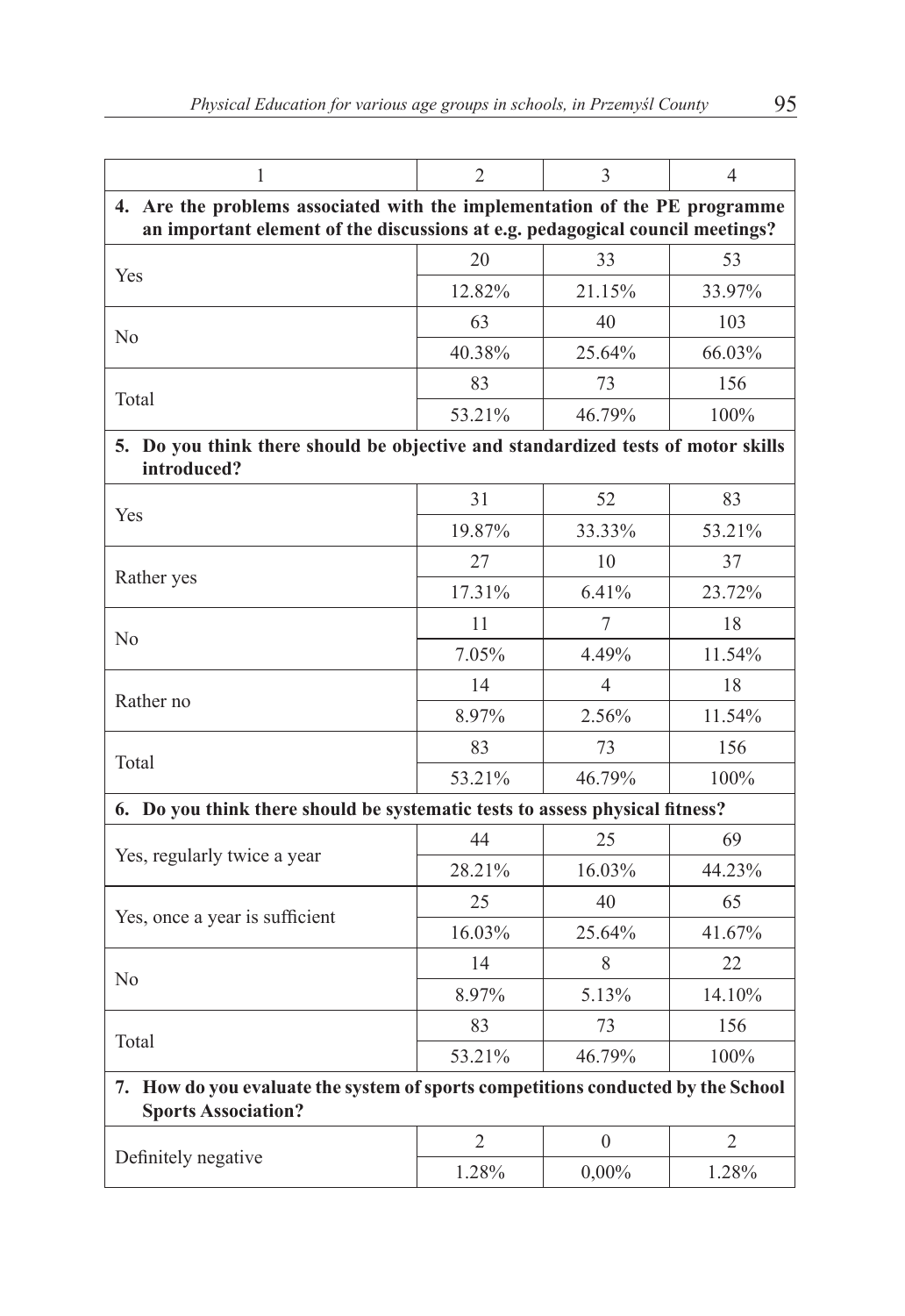Tab. 1 (cont.)

| $\mathbf{1}$                                                                     | $\overline{2}$ | 3                | 4              |  |
|----------------------------------------------------------------------------------|----------------|------------------|----------------|--|
|                                                                                  | 14             | 8                | 22             |  |
| Rather negative                                                                  | 8.97%          | 5.13%            | 14.10%         |  |
| No opinion                                                                       | 11             | 33               | 44             |  |
|                                                                                  | 7.05%          | 21.15%           | 28.21%         |  |
|                                                                                  | 48             | 28               | 76             |  |
| Quite positive                                                                   | 30.77%         | 17.95%           | 48.72%         |  |
|                                                                                  | 8              | $\overline{4}$   | 12             |  |
| Definitely positive                                                              | 5.13%          | 2.56%            | 7.69%          |  |
|                                                                                  | 83             | 73               | 156            |  |
| Total                                                                            | 53.21%         | 46.79%           | 100%           |  |
| 8. What is the attitude of teachers of other subjects in your school to physical |                |                  |                |  |
| education and sports training of children and young people?                      |                |                  |                |  |
|                                                                                  | 3              | 0                | $\overline{3}$ |  |
| Definitely negative                                                              | 1.92%          | $0.00\%$         | 1.92%          |  |
|                                                                                  | 11             | 5                | 16             |  |
| Rather negative                                                                  | 7.05%          | 3.21%            | 10.26%         |  |
| No opinion                                                                       | 49             | 53               | 102            |  |
|                                                                                  | 31.41%         | 33.97%           | 65.38%         |  |
| Quite positive                                                                   | 17             | 10               | 27             |  |
|                                                                                  | 10.90%         | 6.41%            | 17.31%         |  |
| Definitely positive                                                              | 3              | 5                | 8              |  |
|                                                                                  | 1.92%          | 3.21%            | 5.13%          |  |
| Total                                                                            | 83             | 73               | 156            |  |
|                                                                                  | 53.21%         | 46.79%           | 100%           |  |
| 9. Facilities and conditions for conducting obligatory PE classes                |                |                  |                |  |
|                                                                                  | 7              | 12               | 19             |  |
| Sports hall                                                                      | 4.49%          | 7.69%            | 12.18%         |  |
| Gym                                                                              | 76             | 31               | 107            |  |
|                                                                                  | 48.72%         | 19.87%           | 68.59%         |  |
| Substitute gym                                                                   | 43             | 24               | 67             |  |
|                                                                                  | 27.56%         | 15.38%           | 42.95%         |  |
|                                                                                  | 7              | $\boldsymbol{0}$ | 7              |  |
| Swimming-pool                                                                    | 4.49%          | $0.00\%$         | 4.49%          |  |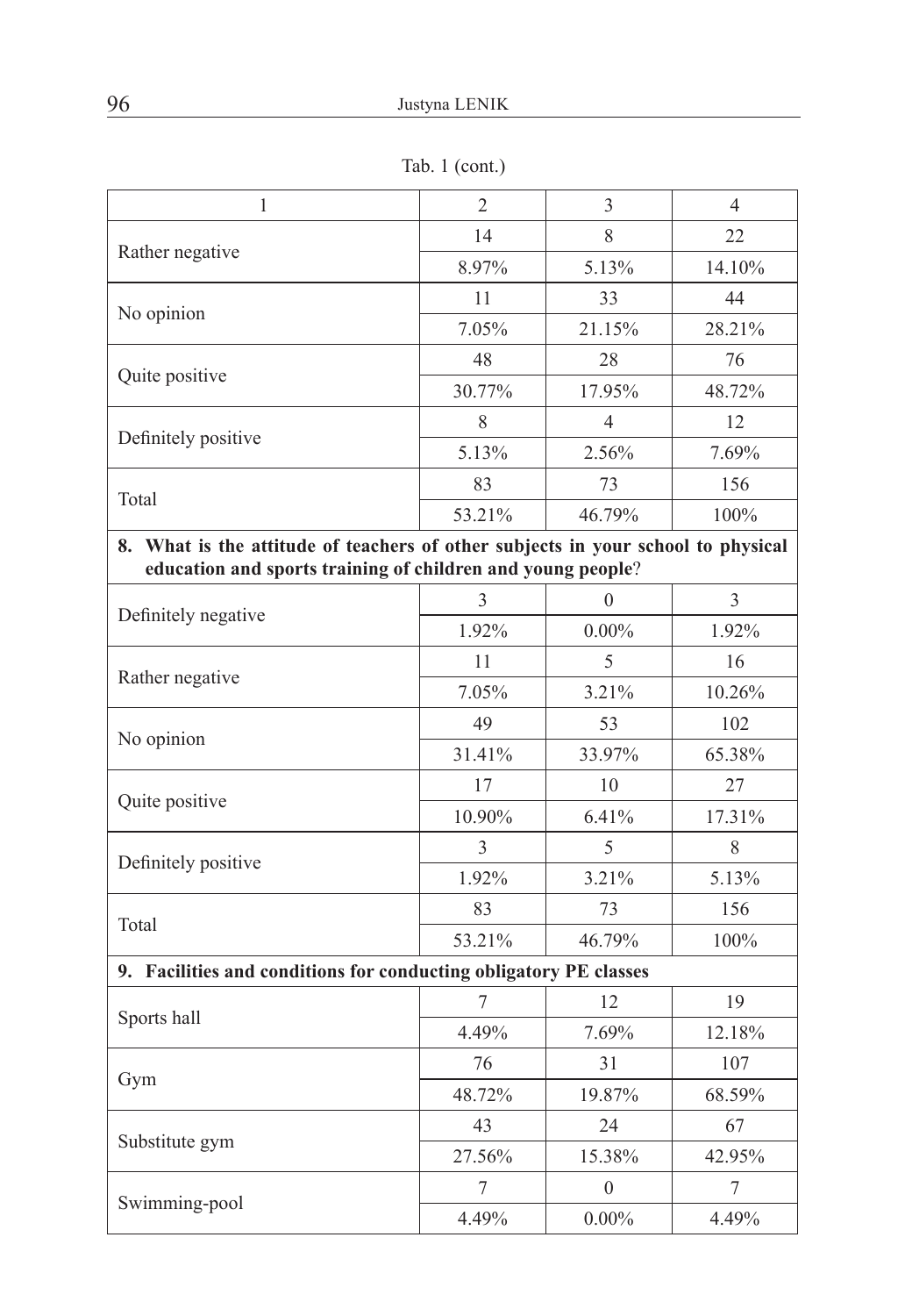| 1                                                                                            | $\overline{2}$ | 3      | 4      |
|----------------------------------------------------------------------------------------------|----------------|--------|--------|
|                                                                                              | 15             | 9      | 24     |
| School-hall                                                                                  | 9.62%          | 5.77%  | 15.38% |
|                                                                                              | 46             | 59     | 105    |
| Outdoor playing field                                                                        | 29.46%         | 37.82% | 67.37% |
|                                                                                              | 21             | 20     | 41     |
| Athletics track and field                                                                    | 13.46%         | 12.82% | 26.28% |
| Green areas near the school                                                                  | 20             | 23     | 43     |
|                                                                                              | 12.82%         | 14.74% | 27.56% |
| 10. Which content of the physical education programme do you do in compulsory<br>PE lessons? |                |        |        |
|                                                                                              | 80             | 72     | 152    |
| Sport team games (mini stg)                                                                  | 51.28%         | 46.15% | 97.44% |
|                                                                                              | 82             | 73     | 155    |
| Gymnastics                                                                                   | 52.56%         | 46.79% | 99.36% |
| Athletics                                                                                    | 82             | 73     | 155    |
|                                                                                              | 52.56%         | 46.79% | 99.36% |
| Music and movement exercises                                                                 | 41             | 25     | 66     |
|                                                                                              | 26.28%         | 16.03% | 42.31% |
|                                                                                              | 63             | 62     | 125    |
| <b>Field Athletics</b>                                                                       | 40.38%         | 39.74% | 80.13% |
| Winter sport                                                                                 | 59             | 45     | 104    |
|                                                                                              | 37.82%         | 28.85% | 66.67% |
| Activity games and plays                                                                     | 78             | 71     | 149    |
|                                                                                              | 50%            | 45.51% | 95.51% |
|                                                                                              | 30             | 1      | 31     |
| Swimming                                                                                     | 19.23%         | 0.64%  | 19.87% |
|                                                                                              | 9              | 1      | 10     |
| others                                                                                       | 5.77%          | 0.64%  | 6.41%  |
| 11. What obstacles prevent you from implementing the PE programme?                           |                |        |        |
| Lack of facilities                                                                           | 35             | 42     | 77     |
|                                                                                              | 22.44%         | 26.92% | 49.36% |
| Lack of equipment                                                                            | 32             | 55     | 87     |
|                                                                                              | 20.51%         | 35.26% | 55.77% |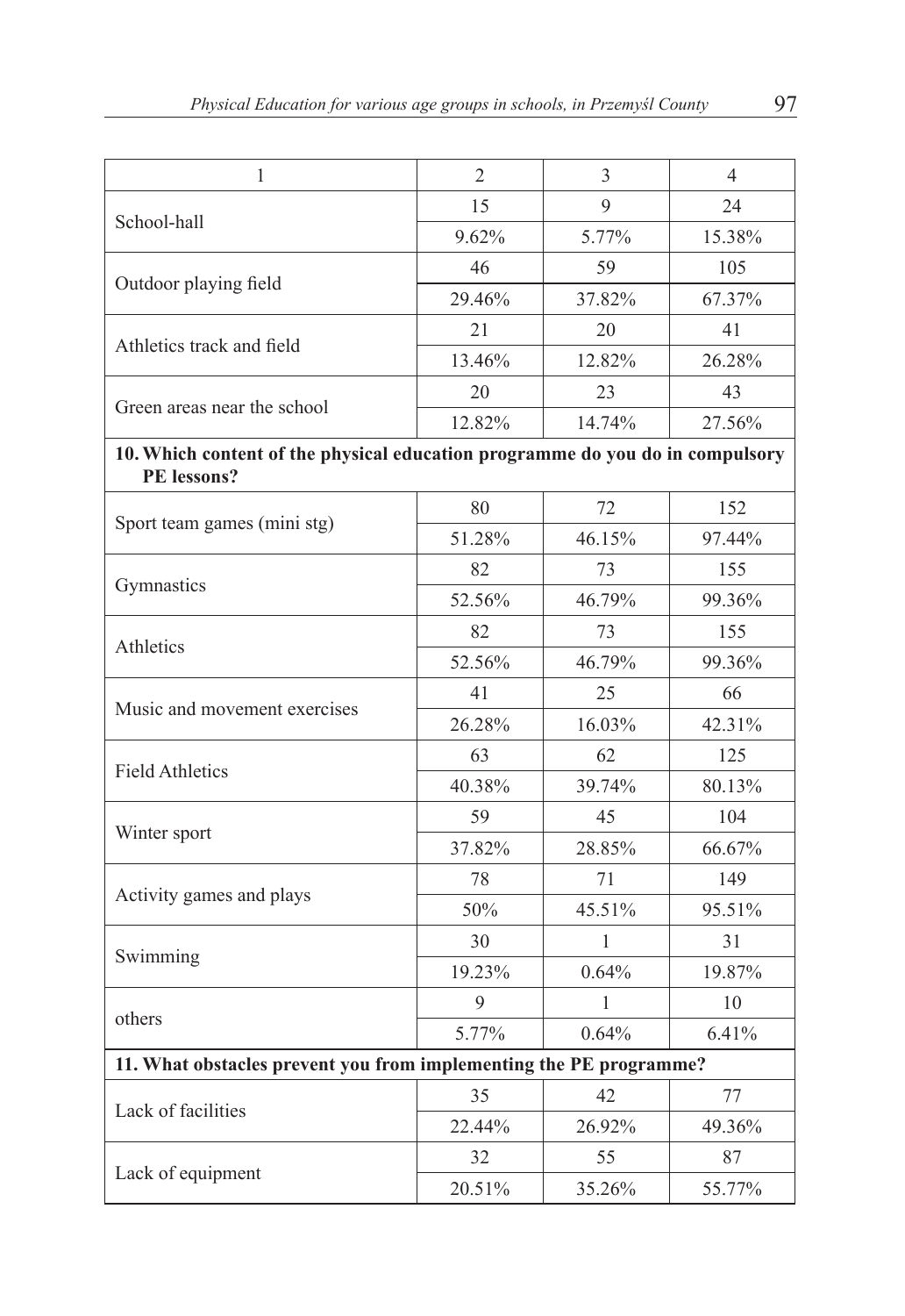|  | Tab. $1$ (cont.) |  |
|--|------------------|--|
|  |                  |  |

| 1                                                             | $\overline{c}$           | 3              | $\overline{4}$ |  |
|---------------------------------------------------------------|--------------------------|----------------|----------------|--|
|                                                               | 17                       | 38             | 55             |  |
| Too few hours of PE                                           | 10.90%                   | 24.36%         | 35.26%C        |  |
| Combining classes                                             | 46                       | 46             | 92             |  |
|                                                               | 29.49%                   | 29.49%         | 58.97%         |  |
| Lack of sanitary facilities                                   | 27                       | 27             | 54             |  |
|                                                               | 17.31%                   | 17.31%         | 34.62%         |  |
| Co-educational groups                                         | 12                       | 15             | 27             |  |
|                                                               | 7.69%                    | 9.62%          | 17.31%         |  |
| 12. What kind of organizational system is used in PE lessons? |                          |                |                |  |
| All PE lessons in regular classes                             | 52                       | 49             | 101            |  |
| (class system)                                                | 33.33%                   | 31.54%         | 64.74%         |  |
| 1-2 hours in regular classes,                                 | 31                       | 24             | 55             |  |
| remaining hours as elective but<br>obligatory classes         | 19.87%                   | 15.38%         | 35.26%         |  |
| 13. If there are elective lessons how are they organised?     |                          |                |                |  |
| In groups of the same grade/level                             | $\overline{\mathcal{A}}$ | $\overline{3}$ | $\tau$         |  |
|                                                               | 7.41%                    | 5.56%          | 12.96%         |  |
| In combined inter-class groups                                | 17                       | 13             | 30             |  |
|                                                               | 31.48%                   | 24.07%         | 55.56%         |  |
|                                                               | 14                       | 10             | 24             |  |
| In a system of regular lessons                                | 25.93%                   | 18.52%         | 44.44%         |  |
| In an extra-curricular system at                              | 6                        | 9              | 15             |  |
| school                                                        | 11.11%                   | 16.67%         | 27.78%         |  |
| In an extra-curricular system outside                         | 1                        | 1              | $\overline{2}$ |  |
| school                                                        | 1.85%                    | 1.85%          | 3.70%          |  |

\*statistical significance was found as P<0,005

The fourth hour of physical education is implemented in classes, both in the rural and urban areas in about 30*–*40% of schools. It is worth considering that in almost 1 in 5 schools in the city this hour is not implemented at all, and about 6% of urban schools, and about 4% of rural schools carry out the fourth hour only in certain classes (Tab. 1, Q1:). Particularly noteworthy is the fact that extra-curricular sports activities are held in 50% of urban school and at every third rural school in the district of Przemyśl. In approximately 13% of rural schools activities of this type do not take place at all (Tab. 1, Q. 3).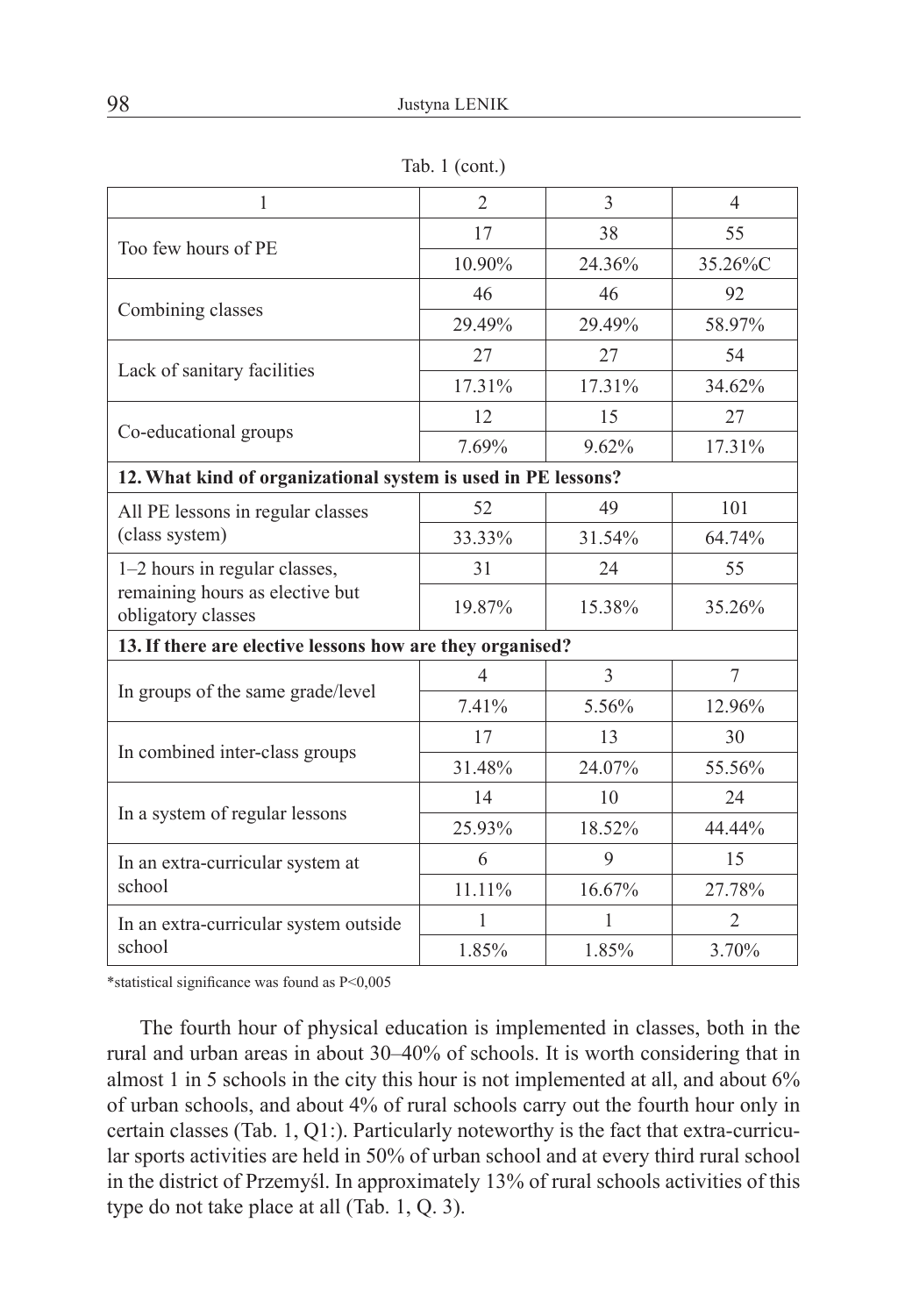Problems related to the implementation of the programme of physical education are discussed at meetings of the Pedagogical Councils in 1 in 5 rural schools. They are also an issue for discussion in about 13% of the schools in the urban areas of Przemyśl County (Tab. 1, question. 4). Most of the physical education teachers who teach in both urban and rural schools believe that PE in the lowest classes should be carried out by a professional teacher. Only a few of them have their doubts about it (about 6% of the teachers in the city and about 4% of students in rural areas). On the basis of the figures it can be said that 1 in 2 teachers working in urban schools and every third teacher working in the rural area believe that there should be objective and standardized tests to assess the level of students' motor skills. Approximately 17% of the teachers in all Przemyśl schools and about 6% of teachers in Przemyśl County rural schools have their doubts as to whether the introduction of such tests is justified. After the analysis of the data some statistical significance was found (Tab.1, Q.5). The study showed that about 30% of the surveyed teachers from the city believe that physical fitness tests to assess students should be carried out twice a year. This view is shared by approximately 16% of the teachers working in rural schools in Przemyśl County. Approximately 26% of the surveyed teachers from rural schools in Przemyśl County and 16% of teachers from the city of Przemyśl believe that such tests ought to be carried out only once a year (Table 1, Q.6).

In assessing what the approach of physical education teachers to the system of sports competitions conducted by School Sports Association is, it may be noted that one in three respondents from the city and every fifth teacher from a rural school has a quite positive attitude. Approximately 21% of physical education teachers working in rural schools do not have an opinion on this subject. The same situation applies to 7% of teachers from the city. The recorded results showed statistical significance.

After analysing the attitude of teachers of other subjects to the problems of physical education and sports training of children and adolescents, it can be concluded that there are no significant differences between urban and rural areas. 30% of teachers working in both rural and urban areas cannot comment on the matter (Tab. 1, Q. 8).

Based on the data analysis it can be concluded that in rural areas in Przemyśl County 40% of schools have an outdoor playing field, and 20% a gym. In the city there are gyms in 1 in 2 schools, and outdoor playing fields in every third school. It is significant that there are swimming pools in 4% of schools in Przemyśl itself, but none in the rural areas of the district.

The study shows that swimming lessons are conducted by 20% of the teachers in urban schools, and about 1% of the teachers working in the rural schools of the district. Further analysis of the data showed no significant differences between urban and rural areas. Both in rural and urban schools every second teacher organises team sports, athletics, gymnastics, games and activities, and about 40% of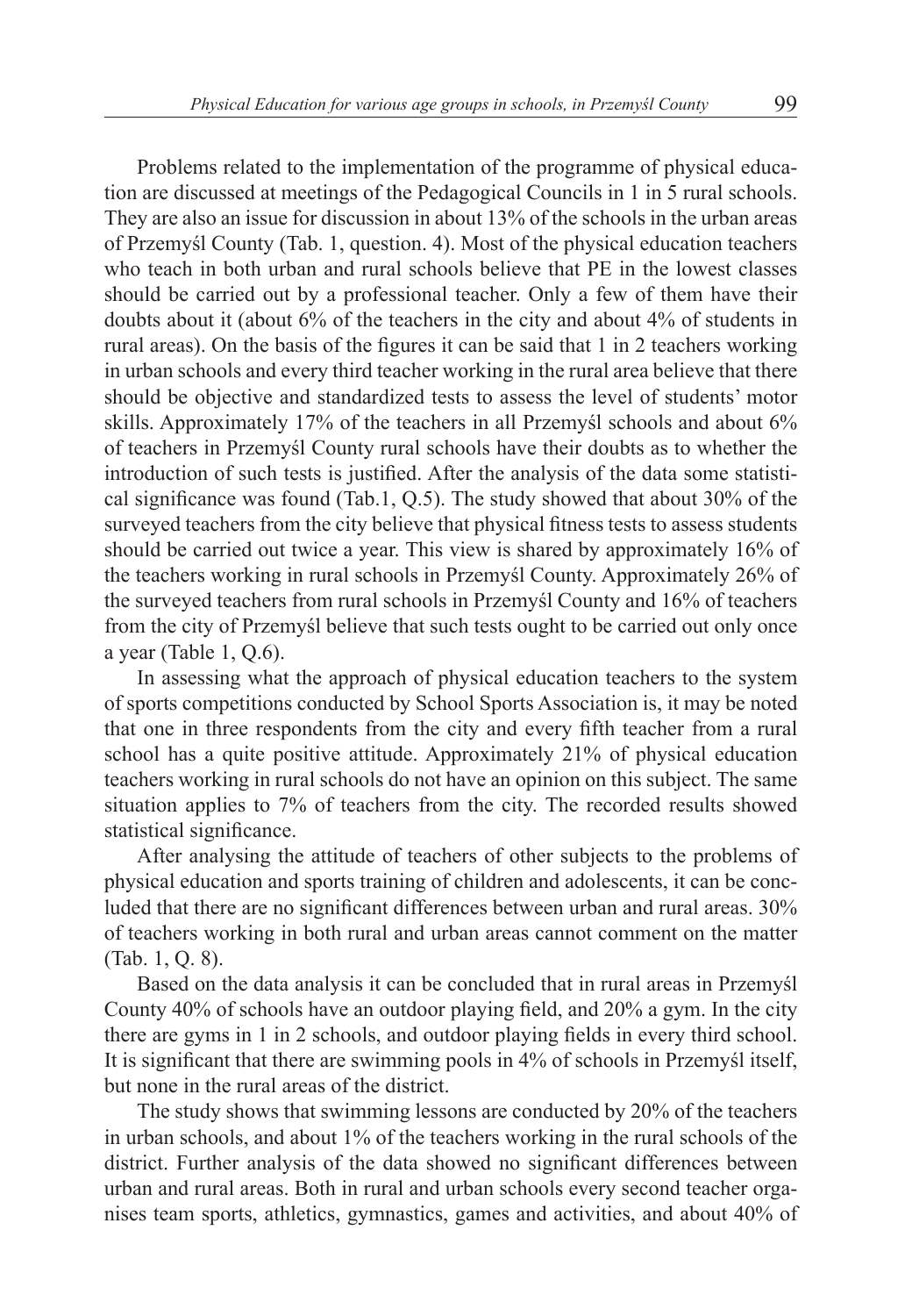teachers working in rural and urban areas follow the curriculum as far as track-an- -field activities are concerned (Tab. 1, Q.10 ).

After analysing the problems that affect the quality and content of classes it can be stated that one in three respondent teachers working in rural and urban schools finds fundamental difficulties in the implementation of the physical education programme due to combining classes. The lack of sanitary facilities is an impediment to approximately 17% of teachers from both the city and the countryside. Shortage of equipment is a reason for complaints made by 20% of teachers in the city and up to 35% of the respondents from the rural areas.

When assessing the kind of organizational system of PE lessons in schools, no significant differences between urban and rural areas were found. The system of regular lessons is applied in 30% of both rural and urban school. Approximately 20% of schools in the city and about 15% of rural schools in Przemyśl county district implement a system of physical education lessons: 1–2 hour class system (regular classes), and the remaining as elective but obligatory courses. An elective class system is implemented in 25% of schools in the city and in 25% in the rural areas. In the inter-class groups, activities of this type are carried out by 1/3 of the urban and 1/4 of the rural schools. The study which was conducted shows that the differences between urban and rural areas are small. (Tab., Q.13).

#### **Discussion**

To sum up, one can say that some schools in Przemyśl County face serious problems with both facilities and teaching staff. Only a small number of schools have a gym (about 8% of rural schools and about 4% of urban schools) and a swimming pool (about 4% of the schools in the city and none in the countryside). In contrast, gyms can be found in 50% of schools in the city and in 20% of schools in rural areas. The state of the material base/ facilities significantly affects the quality of the courses and greatly reduces their content.

According to a report published by the Supreme Chamber of Control in 2010 in more than a half of all schools in Poland the physical education curriculum was not adapted to the infrastructure available to schools and in 11 audited institutions the sports base (due to the lack of appropriate gyms and sports equipment), limited the scope of programme implementation and increased the risk of accidents<sup>13</sup>.

After an inspection of public and private schools in 2013 the SCC found that 16% of schools in Poland are too poorly adapted to complete the programme due to a lack of adequate sports facilities and equipment<sup>14</sup>. A similar situation prevails

<sup>13</sup> *Informacja o wynikach kontroli. Wychowanie fizyczne i sport w szkołach publicznych*, NIK Warszawa 2010, pp. 9–10.

<sup>14</sup> *Informacja o wynikach kontroli, Wychowanie fizyczne i sport w szkołach publicznych i niepu-*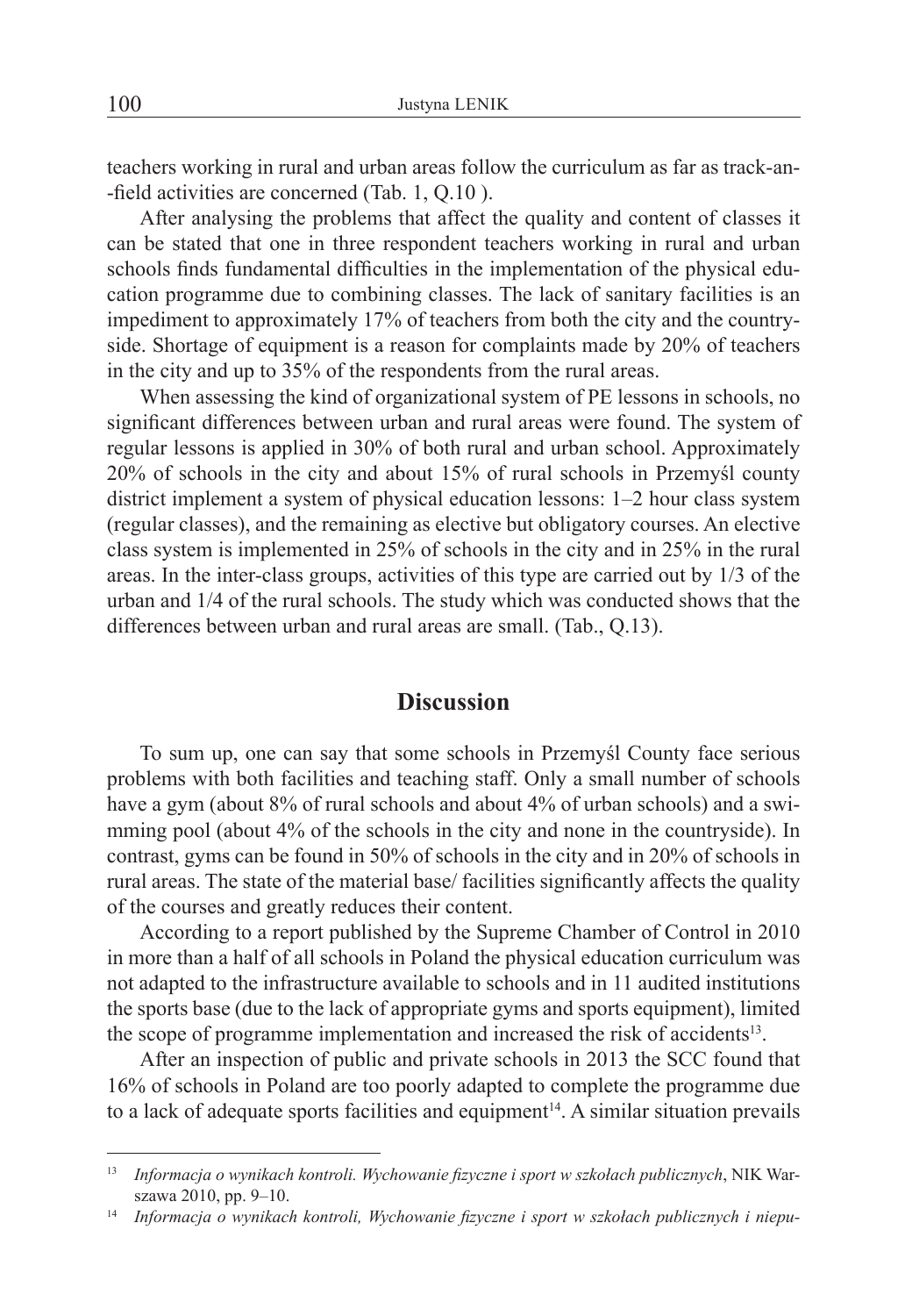in Russia, Ukraine and Belarus. Physical education in schools is struggling with financial problems. Lack of sufficient resources negatively affects the quality of games activities organized by schools<sup>15</sup>.

According to Pańczyk physical education lessons implemented outside school are more promising in encouraging physical activity after completion of schooling but much more difficult to organise and implement. This form of teaching is very demanding of the teachers<sup>16</sup>. Unfortunately, most of the schools in Przemyśl County do not have access to green spaces located near schools. About 13% of urban schools and about 15% of rural schools in the district are able to organise physical activities outdoors.

Physical education lessons in every third school in the county of Przemyśl are in regular class-lessons. According to the SCC 2013 Report this system of education is predominant in Polish schools $17$ .

A small number of schools in both rural and urban areas in Przemyśl County organise elective activities (about 20% of urban and 15% of rural schools). A similar situation takes place in other schools in Poland. According to the SCC Report of September 6, 201318 fewer than 50% of middle schools and three primary schools in forms IV – VI and two secondary schools introduced elective classes (sports, dance, health and active tourism). The reason for this state of affairs is connected with the absence of adequate sports infrastructure and inadequate qualifications of teachers.

In three-quarters of Polish schools more than half of the students surveyed stated that better school and sports equipment are necessary in order to improve the quality of the courses<sup>19</sup>. As noted by Grabowski, physical education has been downgraded to a defensive position.

PE suffers from financial, material and personnel shortages. It is marginalized by the authorities. The problem affects not only individual Polish regions, but other developed and developing countries as well<sup>20</sup>.

In the SCC survey<sup>21</sup>, students reported that in PE classes they liked practising the leading sports (about 28% of respondents) and gymnastics (about 20% of stu-

*blicznych*, Warszawa 2013.

<sup>15</sup> P. Paluch, *Wychowanie fizyczne i sport w Rosji na Ukrainie i Białorusi*, "Kultura Fizyczna" 2005, No 1–2,pp. 25–29.

<sup>&</sup>lt;sup>16</sup> W. Pańczyk, Aktywność fizyczna w społeczeństwie konsumpcji a wychowanie fizyczne, "Kultura Fizyczna" 2002,No 5–6, pp. 1–4.

<sup>17</sup> *Informacja o wynikach kontroli, Wychowanie fizyczne i sport w szkołach publicznych i niepublicznych*, Warszawa 2013, p. 12.

<sup>18</sup> Ibidem*,* p. 9.

<sup>19</sup> *Informacja o wynikach kontroli. Wychowanie fizyczne i sport w szkołach publicznych*, NIK Warszawa 2010, pp. 9–10.

<sup>&</sup>lt;sup>20</sup> H. Grabowski, *O wychowaniu fizycznym poważnie*, "Kultura Fizyczna" 2003, No 11–12, pp. 1–4.

<sup>21</sup> *Informacja o wynikach kontroli, Wychowanie fizyczne i sport w szkołach publicznych i niepublicznych*.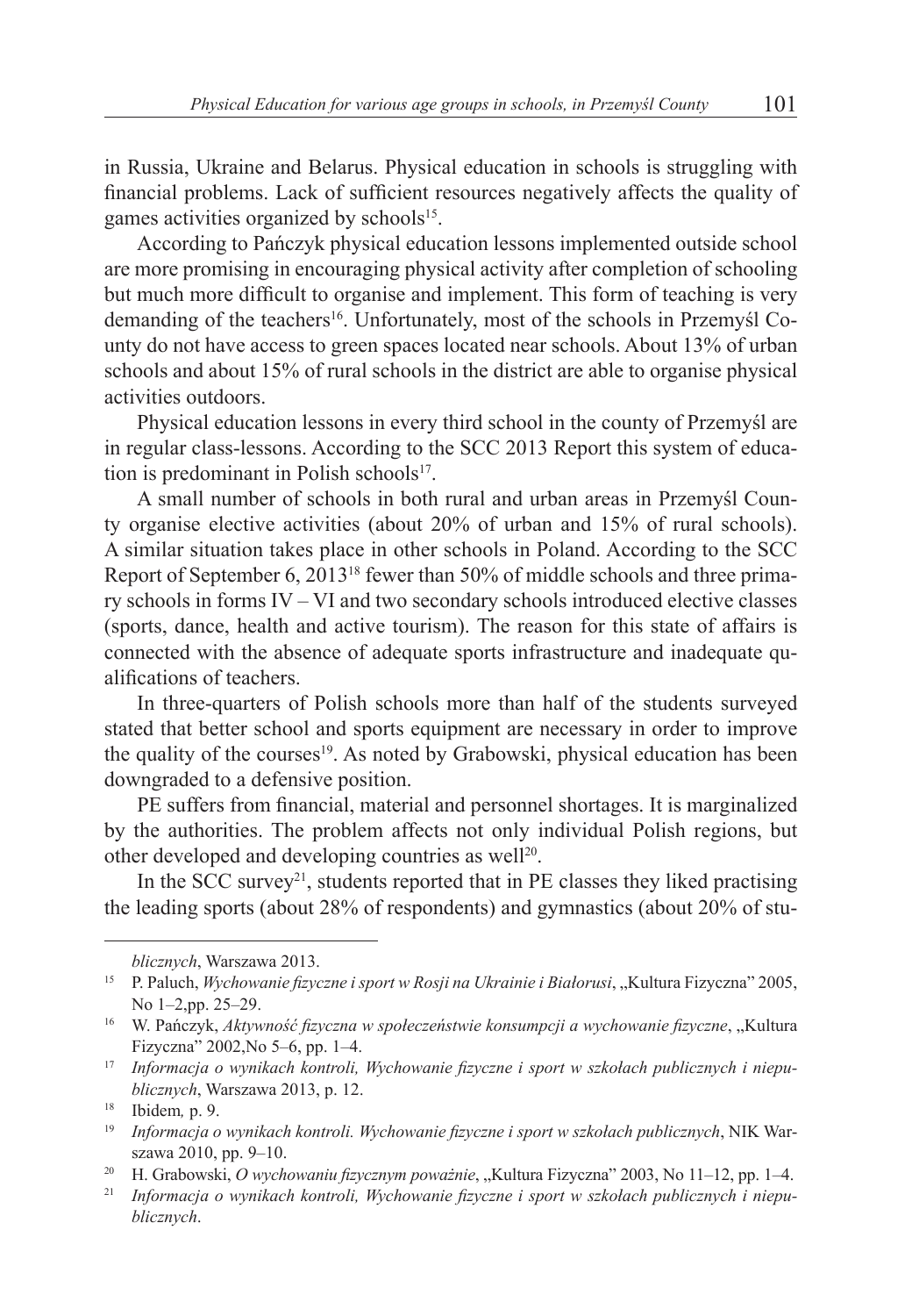dents). Other sports (e.g.; tennis, winter sports, aerobics, fitness, Nordic walking) and activity games were hardly ever offered. Teachers employed in schools in both rural and urban areas in Przemyśl County carried out similar content to the curriculum. In most classes team sports, gymnastics, games and activities, athletics and field athletics are implemented. It can be assumed that conducting such a syllabus content is associated with the facilities/base and the conditions in the schools.

Most teachers from Przemyśl County believe that physical education in the lowest classes should be conducted by a professional teacher. Such a teacher is only employed in classes I-III in very few schools in Przemyśl County. This problem was noticed at the end of the nineties by Jaworski, who said that in classes I-III there are no separate physical education lessons and the programme was carried out within the framework of integrated education by the form teacher <sup>22</sup>.

## **Conclusions**

The conducted research and analysis led to some meaningful conclusions:

- 1) Better conditions for the implementation of obligatory physical education lessons are found in the majority of urban schools.
- 2) In both the rural and urban schools in Przemyśl County most teachers implemented team sports, gymnastics, athletics, games and activities.
- 3) According to physical education teachers, the most common reasons that prevent them from implementing a programme of physical education in schools in Przemyśl County include: combining classes (identified by approximately 60% of teachers), lack of equipment (about 56%) and the lack of a base/facilities (about 50%).
- 4) According to teachers working in rural and urban schools, PE lessons should be conducted by professional teachers.

## **References**

- Bielski J., Od czego zależy skuteczność wychowania fizycznego, "Kultura Fizyczna" 2004, No 11–12.
- Cieszkowski S., *Socjologiczno-pedagogiczne podstawy kierowania rozwojem somatycznym i motorycznym dzieci w wieku 7–15 lat z regiony południowo-wschodniej Polski*, Praca monograficzna. Rzeszów 2001.
- Dąbrowski A., *Pozaszkolna kultura fizyczna młodzieży rzeczywistość a potrzeby i oczekiwania,* Warszawa 1997.

Demel M., *Szkice krytyczne o kulturze fizycznej*, Kraków 1998.

<sup>22</sup> Z. Jaworski, *Realizacja programu wychowania fizycznego przez nauczycieli w roku szkolnym*  1998/1999, "Kultura Fizyczna" 1999, No 5–6, pp. 6–9.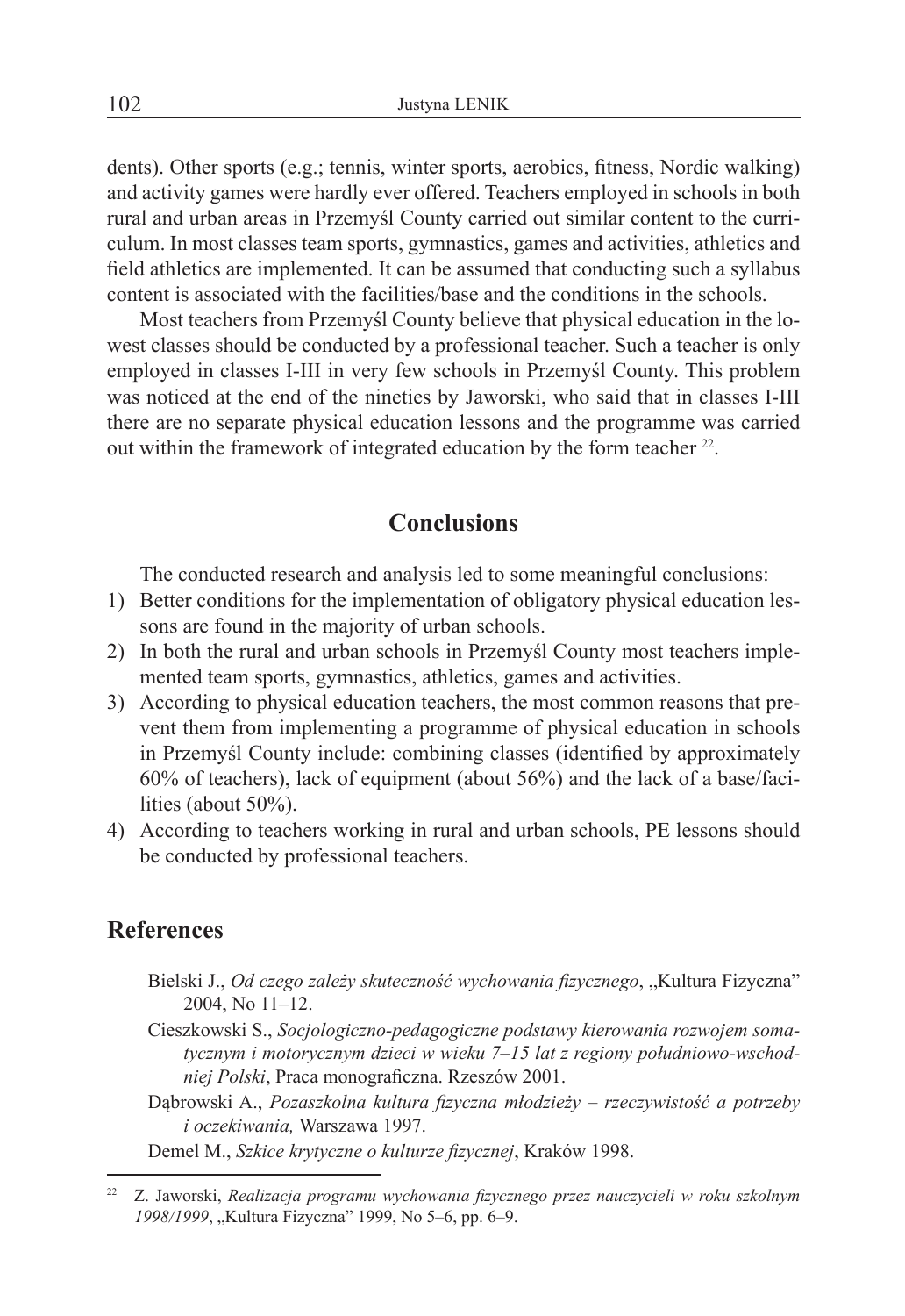- Gębora M., *Sylwetka nauczyciela w trzech wersjach teorii wychowania fizycznego,* "Kultura Fizyczna" 2003, No 1–2.
- Grabowski H., *Bariery kultury fizycznej, "*Kultura Fizyczna" 2000, No 7–8.
- Grabowski H., Co ma wspólnego edukacja fizyczna z edukacją, "Kultura Fizyczna" 2000, No 1*–*2.
- Grabowski H., O wychowaniu fizycznym poważnie, "Kultura Fizyczna" 2003, No 11-12.
- Grabowski H., *Teoria fizycznej edukacji,* WSiP Warszawa 1997.
- Grabowski H., *Teoria wychowania fizycznego,* AWF Kraków 1994.
- Grabowski H., *Wychowanie fizyczne wobec wyzwań współczesności*, "Kultura Fizyczna" 2001, No 11*–*12.
- Informacja o wynikach kontroli, *Wychowanie fizyczne i sport w szkołach publicznych*, NIK, Warszawa 2010.
- Informacja o wynikach kontroli, *Wychowanie fizyczne i sport w szkołach publicznych i niepublicznych.* NIK, Warszawa 2013.
- Jaworski Z., *Realizacja programu wychowania fizycznego przez nauczycieli w roku szkolnym 1998/1999*, "Kultura Fizyczna" 1999, No 5*–*6.
- Karolczak-Biernacka B., *Wychowanie fizyczne i sport jako czynnik systemu edukacji*, "Kultura Fizyczna" 2000, No 7-8.
- Kosiewicz J., *Kultura fizyczna i sport w perspektywie filozofii,* Warszawa 2000.
- Nowakowski A., *Wychowanie fizyczne i sport w szkołach ponadgimnazjalnych powiatu wadowickiego,* [in:] *Wychowanie fizyczne w szkole w okresie reformy programowej systemu edukacji,* Krosno 2011.
- Paluch P., *Wychowanie fizyczne i sport w Rosji na Ukrainie i Białorusi*, "Kultura Fizyczna" 2005, No 1*–*2.
- Pańczyk W., *Aktywność fizyczna w społeczeństwie konsumpcji a wychowanie fizyczne*, "Kultura Fizyczna" 2002, No 5*–*6.
- Pańczyk W., Warchoł K., *W kręgu teorii, metodyki i praktyki współczesnego wychowania fizycznego,* Rzeszów 2008.
- Piasecki E., *Cele wychowania fizycznego,* AWF Kraków 2000.
- Śniadecki J., *O fizycznym wychowaniu dzieci,* AWF Kraków 1990.
- Zuchora K., Wychowanie fizyczne: bliżej dziecka bliżej zdrowia, "Kultura Fizyczna*"* 2001, No 11*–*12.

## **Wychowanie fizyczne na różnych poziomach edukacji szkolnej na terenie powiatu przemyskiego**

#### **Streszczenie**

Celem badań była ocena stanu wychowania fizycznego na różnych poziomach edukacji szkolnej na terenach wiejskich i miejskich powiatu przemyskiego. Badaniami (kwestionariusz ankiety) objęto nauczycieli wychowania fizycznego pracujących w szkołach